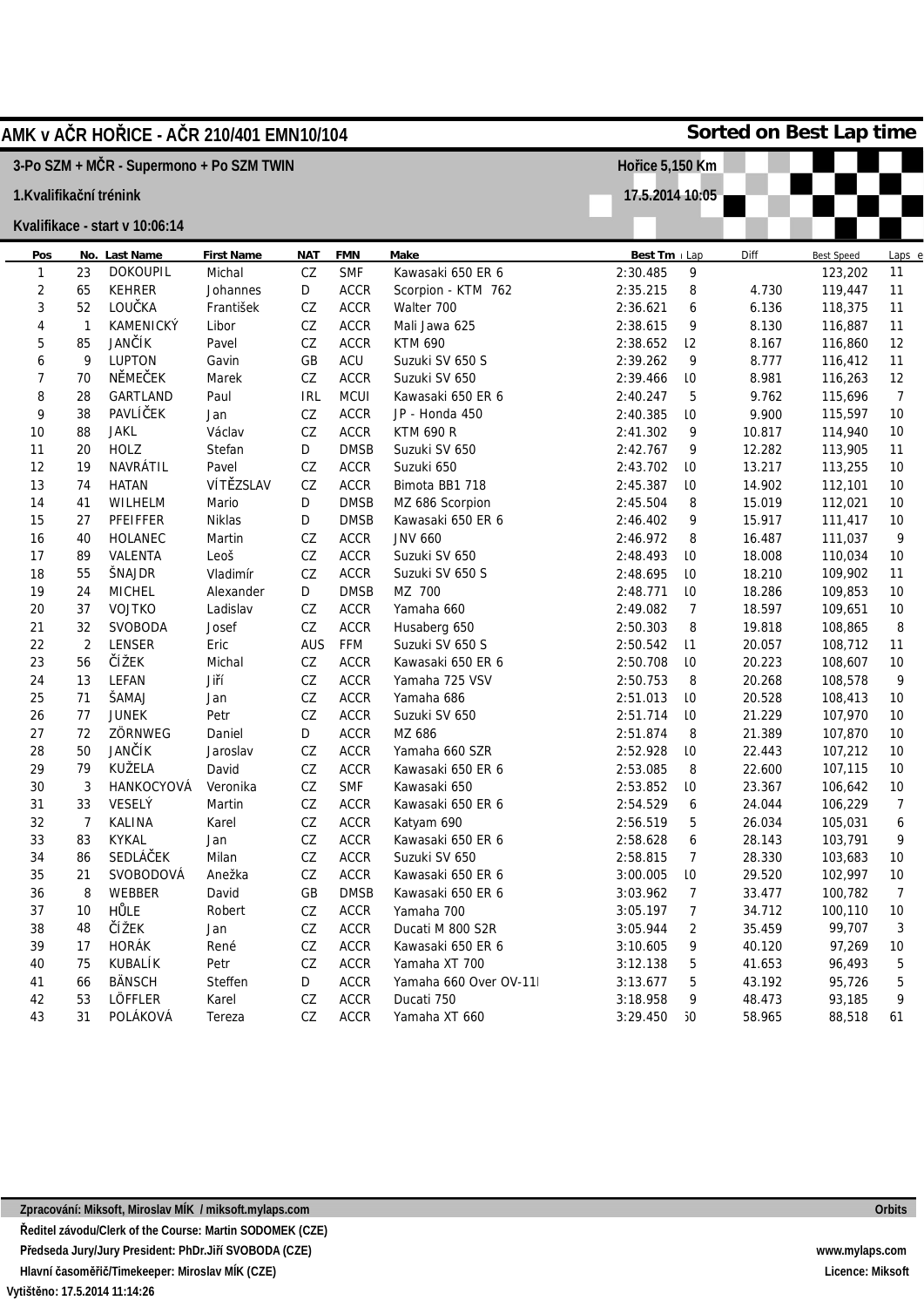| AMK v A <b>Č</b> R HO <b>Ř</b> ICE - A <b>Č</b> R 210/401 EMN10/104 |    |                               |                   |            |                          |                       | Sorted on Best Lap time |                |                   |         |                    |  |
|---------------------------------------------------------------------|----|-------------------------------|-------------------|------------|--------------------------|-----------------------|-------------------------|----------------|-------------------|---------|--------------------|--|
| 3-Po SZM + MČR - Supermono + Po SZM TWIN                            |    |                               |                   |            |                          |                       | Hořice 5,150 Km         |                |                   |         |                    |  |
| 2.QP                                                                |    |                               |                   |            |                          | 18.5.2014 09:10       |                         |                |                   |         |                    |  |
|                                                                     |    | Kvalifikace - start v 9:13:10 |                   |            |                          |                       |                         |                |                   |         |                    |  |
| Pos                                                                 |    | No. Last Name                 | <b>First Name</b> | <b>NAT</b> | Make                     | Best Tm Lap           |                         | Diff           | <b>Best Speed</b> |         |                    |  |
| 1                                                                   | 23 | <b>DOKOUPIL</b>               | Michal            | ${\tt CZ}$ | <b>FMN</b><br><b>SMF</b> | Kawasaki 650 ER 6     | 2:40.266                | 2              |                   | 115,683 | <u>Laps e</u><br>5 |  |
| 2                                                                   | 28 | GARTLAND                      | Paul              | <b>IRL</b> | MCUI                     | Kawasaki 650 ER 6     | 2:43.115                | $\overline{2}$ | 2.849             | 113,662 | 3                  |  |
| 3                                                                   | 65 | <b>KEHRER</b>                 | Johannes          | D          | <b>ACCR</b>              | Scorpion - KTM 762    | 2:45.067                | 4              | 4.801             | 112,318 | 7                  |  |
| 4                                                                   | 38 | PAVLÍČEK                      | Jan               | ${\tt CZ}$ | <b>ACCR</b>              | JP - Honda 450        | 2:45.867                | 6              | 5.601             | 111,776 | $\overline{7}$     |  |
| 5                                                                   | 9  | <b>LUPTON</b>                 | Gavin             | GB         | ACU                      | Suzuki SV 650 S       | 2:46.573                | 6              | 6.307             | 111,303 | $\overline{7}$     |  |
| 6                                                                   | 7  | KALINA                        | Karel             | ${\tt CZ}$ | <b>ACCR</b>              | Katyam 690            | 2:48.152                | 4              | 7.886             | 110,257 | 5                  |  |
| 7                                                                   | 1  | KAMENICKÝ                     | Libor             | CZ         | <b>ACCR</b>              | Mali Jawa 625         | 2:50.608                | 3              | 10.342            | 108,670 | 4                  |  |
| 8                                                                   | 70 | NĚMEČEK                       | Marek             | CZ         | <b>ACCR</b>              | Suzuki SV 650         | 2:51.229                | 4              | 10.963            | 108,276 | 5                  |  |
| 9                                                                   | 72 | ZÖRNWEG                       | Daniel            | D          | <b>ACCR</b>              | MZ 686                | 2:51.256                | 7              | 10.990            | 108,259 | $\overline{7}$     |  |
| 10                                                                  | 40 | HOLANEC                       | Martin            | CZ         | <b>ACCR</b>              | <b>JNV 660</b>        | 2:52.269                | 6              | 12.003            | 107,622 | $\overline{7}$     |  |
| 11                                                                  | 24 | <b>MICHEL</b>                 | Alexander         | D          | <b>DMSB</b>              | MZ 700                | 2:52.777                | 7              | 12.511            | 107,306 | 7                  |  |
| 12                                                                  | 85 | JANČÍK                        | Pavel             | CZ         | <b>ACCR</b>              | <b>KTM 690</b>        | 2:54.296                | 4              | 14.030            | 106,371 | 6                  |  |
| 13                                                                  | 27 | PFEIFFER                      | Niklas            | D          | <b>DMSB</b>              | Kawasaki 650 ER 6     | 2:55.983                | 7              | 15.717            | 105,351 | 7                  |  |
| 14                                                                  | 33 | VESELÝ                        | Martin            | ${\tt CZ}$ | <b>ACCR</b>              | Kawasaki 650 ER 6     | 2:56.328                | 6              | 16.062            | 105,145 | 6                  |  |
| 15                                                                  | 32 | SVOBODA                       | Josef             | CZ         | <b>ACCR</b>              | Husaberg 650          | 2:56.843                | 4              | 16.577            | 104,839 | 6                  |  |
| 16                                                                  | 74 | <b>HATAN</b>                  | Vítězslav         | ${\tt CZ}$ | <b>ACCR</b>              | Bimota BB1 718        | 2:57.035                | 3              | 16.769            | 104,725 | 4                  |  |
| 17                                                                  | 3  | HANKOCYOVÁ                    | Veronika          | ${\tt CZ}$ | <b>SMF</b>               | Kawasaki 650          | 2:57.334                | 3              | 17.068            | 104,548 | 5                  |  |
| 18                                                                  | 77 | <b>JUNEK</b>                  | Petr              | ${\tt CZ}$ | <b>ACCR</b>              | Suzuki SV 650         | 2:57.559                | 6              | 17.293            | 104,416 | $\overline{7}$     |  |
| 19                                                                  | 13 | LEFAN                         | Jiří              | ${\tt CZ}$ | <b>ACCR</b>              | Yamaha 725 VSV        | 2:58.333                | 7              | 18.067            | 103,963 | 7                  |  |
| 20                                                                  | 86 | SEDLÁČEK                      | Milan             | CZ         | <b>ACCR</b>              | Suzuki SV 650         | 2:58.698                | 5              | 18.432            | 103,750 | 7                  |  |
| 21                                                                  | 83 | <b>KYKAL</b>                  | Jan               | CZ         | <b>ACCR</b>              | Kawasaki 650 ER 6     | 2:58.901                | 6              | 18.635            | 103,633 | $\overline{7}$     |  |
| 22                                                                  | 19 | NAVRÁTIL                      | Pavel             | CZ         | <b>ACCR</b>              | Suzuki 650            | 2:59.298                | 4              | 19.032            | 103,403 | 5                  |  |
| 23                                                                  | 89 | VALENTA                       | Leoš              | CZ         | <b>ACCR</b>              | Suzuki SV 650         | 3:00.069                | 5              | 19.803            | 102,961 | $\boldsymbol{7}$   |  |
| 24                                                                  | 20 | <b>HOLZ</b>                   | Stefan            | D          | <b>DMSB</b>              | Suzuki SV 650         | 3:02.132                | 3              | 21.866            | 101,794 | 6                  |  |
| 25                                                                  | 55 | ŠNAJDR                        | Vladimír          | ${\tt CZ}$ | <b>ACCR</b>              | Suzuki SV 650 S       | 3:03.662                | 5              | 23.396            | 100,946 | 6                  |  |
| 26                                                                  | 71 | ŠAMAJ                         | Jan               | CZ         | <b>ACCR</b>              | Yamaha 686            | 3:03.739                | 3              | 23.473            | 100,904 | 3                  |  |
| 27                                                                  | 41 | WILHELM                       | Mario             | D          | <b>DMSB</b>              | MZ 686 Scorpion       | 3:03.783                | 3              | 23.517            | 100,880 | 3                  |  |
| 28                                                                  | 2  | LENSER                        | Eric              | <b>AUS</b> | FFM                      | Suzuki SV 650 S       | 3:03.795                | 3              | 23.529            | 100,873 | 5                  |  |
| 29                                                                  | 8  | WEBBER                        | David             | GB         | <b>DMSB</b>              | Kawasaki 650 ER 6     | 3:03.860                | 6              | 23.594            | 100,838 | 7                  |  |
| 30                                                                  | 88 | <b>JAKL</b>                   | Václav            | CZ         | <b>ACCR</b>              | <b>KTM 690 R</b>      | 3:05.988                | 3              | 25.722            | 99,684  | 4                  |  |
| 31                                                                  | 50 | JANČÍK                        | Jaroslav          | CZ         | <b>ACCR</b>              | Yamaha 660 SZR        | 3:06.790                | 6              | 26.524            | 99,256  | 6                  |  |
| 32                                                                  | 56 | ČÍŽEK                         | Michal            | CZ         | <b>ACCR</b>              | Kawasaki 650 ER 6     | 3:10.641                | 6              | 30.375            | 97,251  | 6                  |  |
| 33                                                                  | 17 | HORÁK                         | René              | ${\tt CZ}$ | <b>ACCR</b>              | Kawasaki 650 ER 6     | 3:11.241                | 6              | 30.975            | 96,946  | 6                  |  |
| 34                                                                  | 53 | LÖFFLER                       | Karel             | ${\tt CZ}$ | <b>ACCR</b>              | Ducati 750            | 3:18.111                | 4              | 37.845            | 93,584  | 6                  |  |
| 35                                                                  | 75 | KUBALÍK                       | Petr              | CZ         | <b>ACCR</b>              | Yamaha XT 700         | 3:24.601                | 2              | 44.335            | 90,615  | 2                  |  |
| 36                                                                  | 31 | POLÁKOVÁ                      | Tereza            | CZ         | <b>ACCR</b>              | Yamaha XT 660         | 3:29.946                | 6              | 49.680            | 88,308  | 6                  |  |
| 37                                                                  | 79 | KUŽELA                        | David             | ${\tt CZ}$ | <b>ACCR</b>              | Kawasaki 650 ER 6     | 3:33.534                | 2              | 53.268            | 86,825  | 2                  |  |
| 38                                                                  | 21 | SVOBODOVÁ                     | Anežka            | CZ         | <b>ACCR</b>              | Kawasaki 650 ER 6     | 3:33.690                | 3              | 53.424            | 86,761  | 3                  |  |
| 39                                                                  | 10 | HŮLE                          | Robert            | ${\tt CZ}$ | <b>ACCR</b>              | Yamaha 700            |                         | 0              |                   |         |                    |  |
| 40                                                                  | 37 | <b>VOJTKO</b>                 | Ladislav          | CZ         | <b>ACCR</b>              | Yamaha 660            |                         | 0              |                   |         |                    |  |
| 41                                                                  | 48 | ČÍŽEK                         | Jan               | CZ         | <b>ACCR</b>              | Ducati M 800 S2R      |                         | 0              |                   |         |                    |  |
| 42                                                                  | 52 | LOUČKA                        | František         | ${\tt CZ}$ | <b>ACCR</b>              | Walter 700            |                         | 0              |                   |         |                    |  |
| 43                                                                  | 66 | <b>BÄNSCH</b>                 | Steffen           | D          | <b>ACCR</b>              | Yamaha 660 Over OV-11 |                         | 0              |                   |         |                    |  |
|                                                                     |    |                               |                   |            |                          |                       |                         |                |                   |         |                    |  |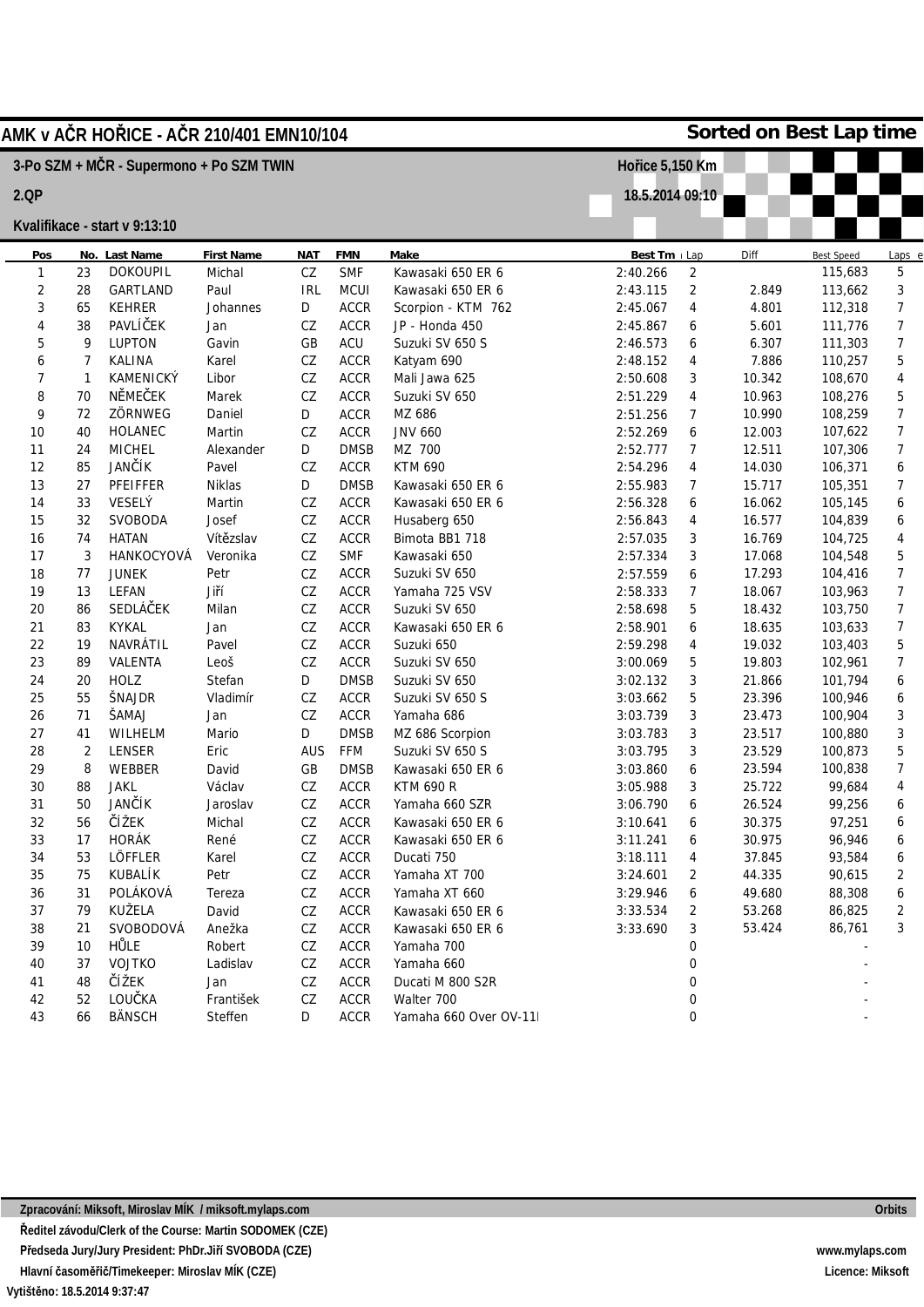## **AMK v AČR HOŘICE - AČR 210/401 EMN10/104**

**3-Po SZM + MČR - Supermono + Po SZM TWIN**

**1.+2.QP**

| Pos                          |                | No. Driver      |           | <b>NAT</b>  | <b>FMN</b>  | Best     | Dif    | Gap    |      | In Class    |
|------------------------------|----------------|-----------------|-----------|-------------|-------------|----------|--------|--------|------|-------------|
| 1                            | 23             | <b>DOKOUPIL</b> | Michal    | CZ          | <b>SMF</b>  | 2:30.485 |        |        | 1.QP | <b>TWIN</b> |
| $\overline{\mathbf{c}}$      | 65             | <b>KEHRER</b>   | Johannes  | D           | ACCR        | 2:35.215 | 4.730  | 4.730  | 1.QP | Supermono   |
| 3                            | 52             | LOU <b>Č</b> KA | František | ${\tt CZ}$  | <b>ACCR</b> | 2:36.621 | 6.136  | 1.406  | 1.QP | Supermono   |
| 4                            | $\mathbf{1}$   | KAMENICKÝ       | Libor     | ${\tt CZ}$  | <b>ACCR</b> | 2:38.615 | 8.130  | 1.994  | 1.QP | Supermono   |
| 5                            | 85             | <b>JANČÍK</b>   | Pavel     | ${\tt CZ}$  | <b>ACCR</b> | 2:38.652 | 8.167  | 0.037  | 1.QP | Supermono   |
| 6                            | 9              | <b>LUPTON</b>   | Gavin     | GB          | <b>ACU</b>  | 2:39.262 | 8.777  | 0.610  | 1.QP | <b>TWIN</b> |
| 7                            | 70             | NĚMEČEK         | Marek     | ${\tt CZ}$  | ACCR        | 2:39.466 | 8.981  | 0.204  | 1.QP | <b>TWIN</b> |
| 8                            | 28             | GARTLAND        | Paul      | <b>IRL</b>  | MCUI        | 2:40.247 | 9.762  | 0.781  | 1.QP | <b>TWIN</b> |
| 9                            | 38             | <b>PAVLÍČEK</b> | Jan       | ${\tt CZ}$  | <b>ACCR</b> | 2:40.385 | 9.900  | 0.138  | 1.QP | Supermono   |
| $10$                         | 88             | <b>JAKL</b>     | Václav    | ${\tt CZ}$  | ACCR        | 2:41.302 | 10.817 | 0.917  | 1.QP | Supermono   |
| 11                           | 20             | <b>HOLZ</b>     | Stefan    | D           | <b>DMSB</b> | 2:42.767 | 12.282 | 1.465  | 1.QP | <b>TWIN</b> |
| 12                           | 19             | NAVRÁTIL        | Pavel     | ${\tt CZ}$  | ACCR        | 2:43.702 | 13.217 | 0.935  | 1.QP | <b>TWIN</b> |
| 13                           | 74             | <b>HATAN</b>    | Vítězslav | ${\tt CZ}$  | <b>ACCR</b> | 2:45.387 | 14.902 | 1.685  | 1.QP | Supermono   |
| 14                           | 41             | WILHELM         | Mario     | $\mathsf D$ | <b>DMSB</b> | 2:45.504 | 15.019 | 0.117  | 1.QP | Supermono   |
| 15                           | 27             | PFEIFFER        | Niklas    | $\mathsf D$ | <b>DMSB</b> | 2:46.402 | 15.917 | 0.898  | 1.QP | <b>TWIN</b> |
| 16                           | 40             | HOLANEC         | Martin    | CZ          | <b>ACCR</b> | 2:46.972 | 16.487 | 0.570  | 1.QP | Supermono   |
| 17                           | $\overline{7}$ | <b>KALINA</b>   | Karel     | ${\tt CZ}$  | ACCR        | 2:48.152 | 17.667 | 1.180  | 2.QP | Supermono   |
| 18                           | 89             | VALENTA         | Leoš      | ${\tt CZ}$  | <b>ACCR</b> | 2:48.493 | 18.008 | 0.341  | 1.QP | <b>TWIN</b> |
| 19                           | 55             | ŠNAJDR          | Vladimír  | ${\tt CZ}$  | <b>ACCR</b> | 2:48.695 | 18.210 | 0.202  | 1.QP | <b>TWIN</b> |
| 20                           | 24             | <b>MICHEL</b>   | Alexander | D           | <b>DMSB</b> | 2:48.771 | 18.286 | 0.076  | 1.QP | Supermono   |
| 21                           | 37             | VOJTKO          | Ladislav  | ${\tt CZ}$  | <b>ACCR</b> | 2:49.082 | 18.597 | 0.311  | 1.QP | Supermono   |
| 22                           | 32             | SVOBODA         | Josef     | ${\tt CZ}$  | ACCR        | 2:50.303 | 19.818 | 1.221  | 1.QP | Supermono   |
| 23                           | $\overline{2}$ | LENSER          | Eric      | <b>AUS</b>  | <b>FFM</b>  | 2:50.542 | 20.057 | 0.239  | 1.QP | <b>TWIN</b> |
| 24                           | 56             | <b>Č</b> Í ŽEK  | Michal    | CZ          | <b>ACCR</b> | 2:50.708 | 20.223 | 0.166  | 1.QP | <b>TWIN</b> |
| 25                           | 13             | LEFAN           | Jiří      | ${\tt CZ}$  | ACCR        | 2:50.753 | 20.268 | 0.045  | 1.QP | Supermono   |
| 26                           | 71             | ŠAMAJ           | Jan       | ${\tt CZ}$  | <b>ACCR</b> | 2:51.013 | 20.528 | 0.260  | 1.QP | Supermono   |
| 27                           | 72             | ZÖRNWEG         | Daniel    | D           | <b>ACCR</b> | 2:51.256 | 20.771 | 0.243  | 2.QP | Supermono   |
| 28                           | 77             | JUNEK           | Petr      | ${\tt CZ}$  | <b>ACCR</b> | 2:51.714 | 21.229 | 0.458  | 1.QP | <b>TWIN</b> |
| 29                           | 50             | <b>JANČÍK</b>   | Jaroslav  | CZ          | <b>ACCR</b> | 2:52.928 | 22.443 | 1.214  | 1.QP | Supermono   |
| 30                           | 79             | KUŽELA          | David     | ${\tt CZ}$  | <b>ACCR</b> | 2:53.085 | 22.600 | 0.157  | 1.QP | <b>TWIN</b> |
| 31                           | 3              | HANKOCYOVÁ      | Veronika  | ${\tt CZ}$  | <b>SMF</b>  | 2:53.852 | 23.367 | 0.767  | 1.QP | <b>TWIN</b> |
| 32                           | 33             | VESELÝ          | Martin    | ${\tt CZ}$  | ACCR        | 2:54.529 | 24.044 | 0.677  | 1.QP | <b>TWIN</b> |
| 33                           | 83             | <b>KYKAL</b>    | Jan       | ${\tt CZ}$  | ACCR        | 2:58.628 | 28.143 | 4.099  | 1.QP | <b>TWIN</b> |
| 34                           | 86             | <b>SEDLÁČEK</b> | Milan     | ${\tt CZ}$  | <b>ACCR</b> | 2:58.698 | 28.213 | 0.070  | 2.QP | <b>TWIN</b> |
| 35                           | 21             | SVOBODOVÁ       | Anežka    | ${\tt CZ}$  | <b>ACCR</b> | 3:00.005 | 29.520 | 1.307  | 1.QP | <b>TWIN</b> |
| 36                           | 8              | WEBBER          | David     | GB          | <b>DMSB</b> | 3:03.860 | 33.375 | 3.855  | 2.QP | <b>TWIN</b> |
|                              |                |                 |           |             |             |          |        |        |      |             |
| Neklasifikovaní (Od poz. 36) |                |                 |           |             |             |          |        |        |      |             |
| 37                           | 10             | HŮLE            | Robert    | CZ          | ACCR        | 3:05.197 | 34.712 | 1.337  | 1.QP | Supermono   |
| 38                           | 48             | <b>Č</b> Í ŽEK  | Jan       | ${\tt CZ}$  | <b>ACCR</b> | 3:05.944 | 35.459 | 0.747  | 1.QP | <b>TWIN</b> |
| 39                           | 17             | HORÁK           | René      | CZ          | ACCR        | 3:10.605 | 40.120 | 4.661  | 1.QP | <b>TWIN</b> |
| 40                           | 75             | KUBALÍK         | Petr      | CZ          | ACCR        | 3:12.138 | 41.653 | 1.533  | 1.QP | Supermono   |
| 41                           | 66             | <b>BÄNSCH</b>   | Steffen   | D           | ACCR        | 3:13.677 | 43.192 | 1.539  | 1.QP | Supermono   |
| 42                           | 53             | LÖFFLER         | Karel     | ${\tt CZ}$  | ACCR        | 3:18.111 | 47.626 | 4.434  | 2.QP | <b>TWIN</b> |
| 43                           | 31             | POLÁKOVÁ        | Tereza    | CZ          | ACCR        | 3:29.450 | 58.965 | 11.339 | 1.QP | Supermono   |

**Pozn.**

Time Limit 125% = 3:08.106

**Hořice 5,150 Km**